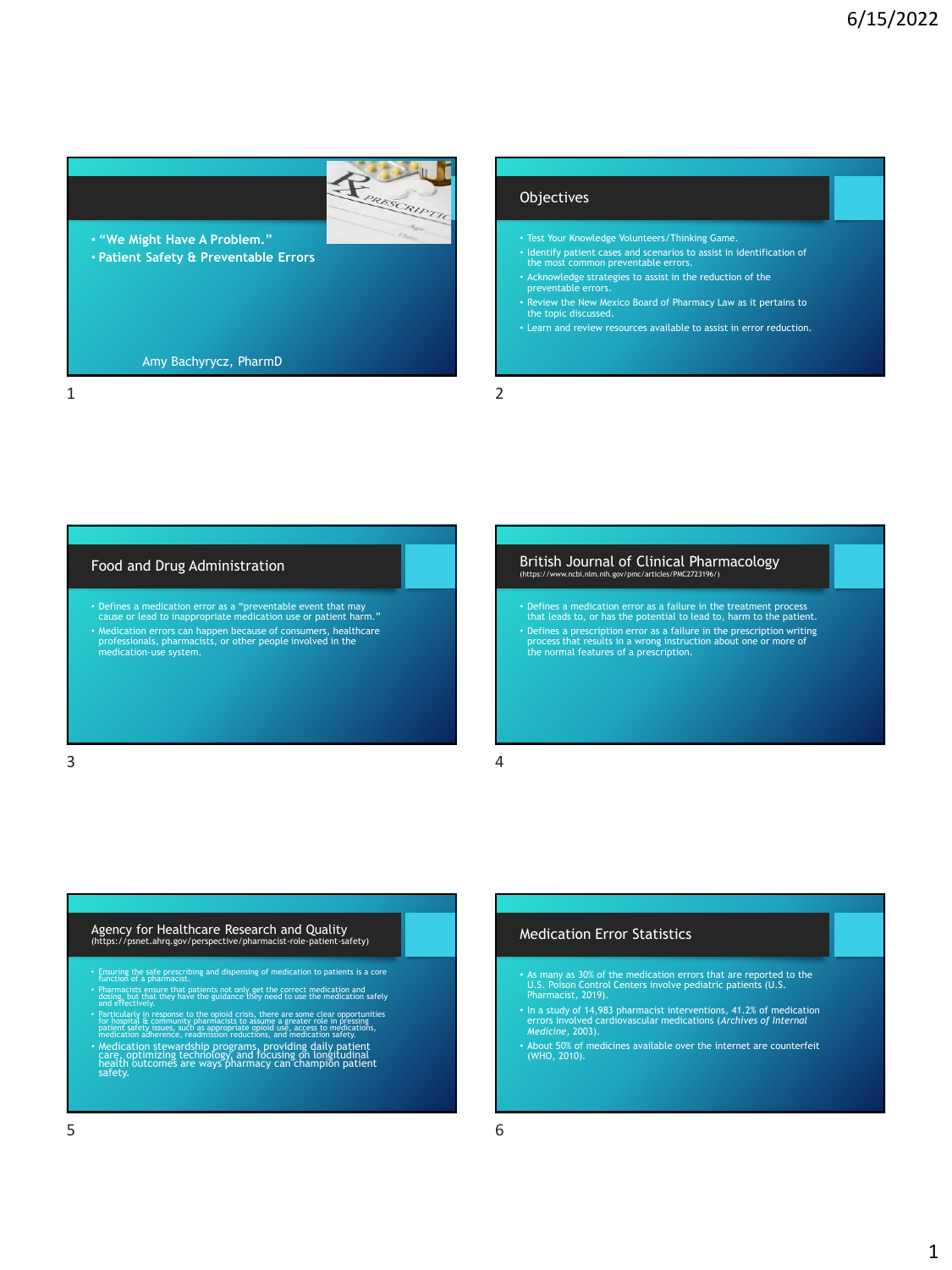#### Test Your Knowledge – 1 point

• About XX% of Viagra bought online is fake (Viagra, 2021).

- Note: Help from audience is allowed
- Review results before answer is revealed

# Test Your Knowledge – 1 point • About 80% of Viagra bought online is fake (Viagra, 2021).

7 8

Test Your Knowledge – 1 point

•In the United States, X,000 to X,000 people die each year due to medication errors.

Test Your Knowledge – 1 point

•In the United States, 7,000 to 9,000 people die each year due to medication errors.

 $9 \hspace{2.5cm} 10$ 

#### Test Your Knowledge – 1 point

• About X.X% of all prescriptions in the community setting have a dispensing error? (*BMJ Open Quality*, 2018)

#### Test Your Knowledge – 1 point

• About 1.5% of all prescriptions in the community setting have a dispensing error? (*BMJ Open Quality*, 2018)

11 12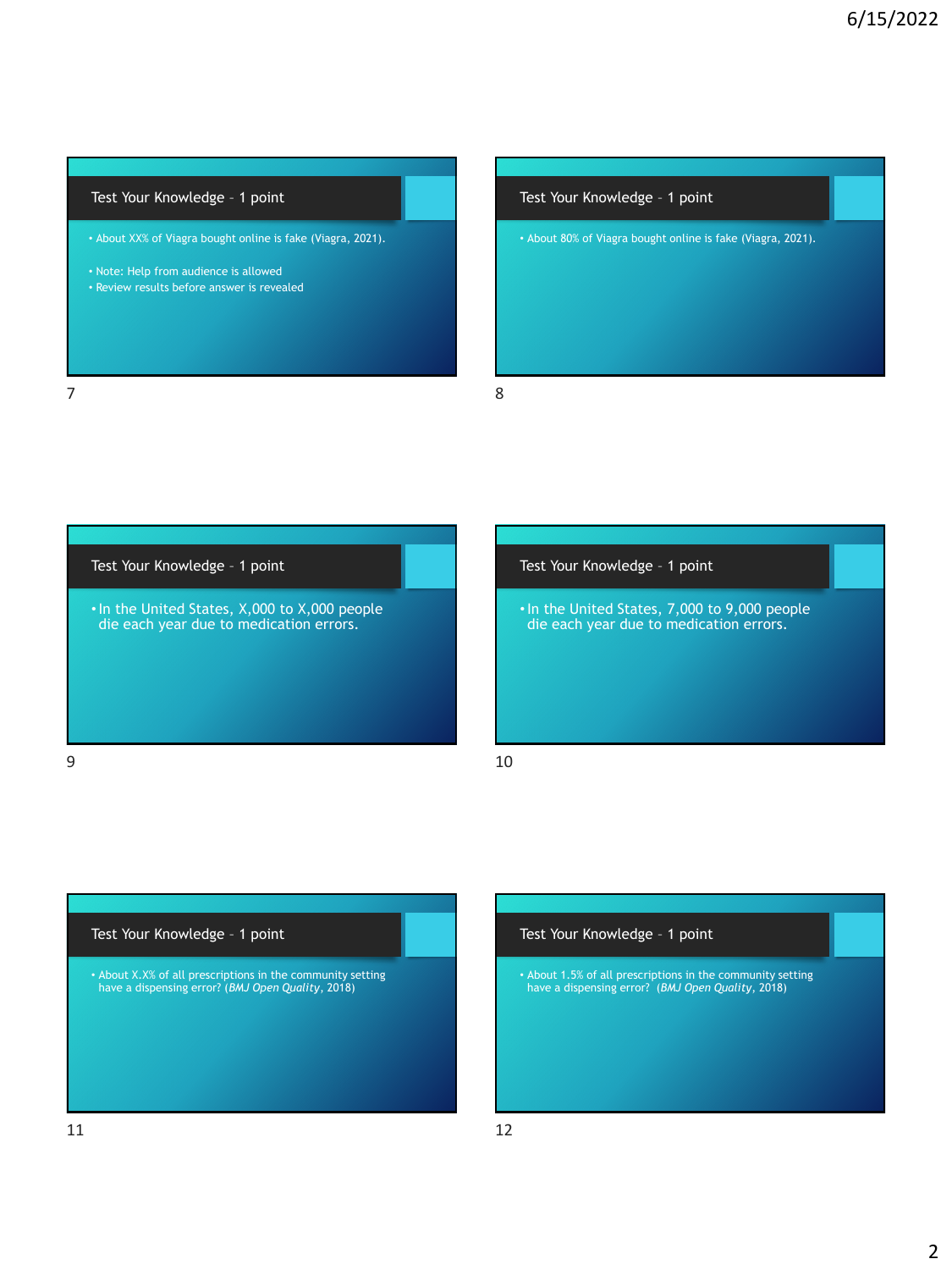#### ISMP National Vaccine Errors Reporting Program

- Most Common Product Related Contributing Factors • Age-dependent formulations of the same vaccine • Engerix Peds (age 0-19 yrs) vs Engerix Adult (age 20 yrs and older)
	- Similar brand and generic names, abbreviations, and container labels/packaging Menveo vs Menactra
- Conjugate antigen listed on labels mistaken as the target vaccine name Acthib with tetanus toxoid vs Tdap as tetanus vaccine

13 14

#### ISMP National Vaccine Errors Reporting Program

- Most Common Knowledge and Information Related Contributing Factors Unfamiliarity with the indicated ages, dosing, and intervals Heplisav in a 16 year old (FDA approved for 18 and above)
	- Unfamiliarity with mixing and preparing the vaccines Shingrix diluent only (did not add the lyophilized powder)
	- Unfamiliarity with vaccine schedules, including individualized catch-up schedules<br>• HPV dose 2 given at 1 month rather than 2 months (schedule=0, 2 months, 6-12 months)
- Incomplete or confusing vaccination history in a state or local vaccine registry MMR dose 1 of 2 documented/received only



# Test Your Knowledge – 1 point • Medication errors are the eighth leading cause of death in the U.S. (DataRay, 1999).

# Test Your Knowledge – 1 point • The U.S. spends more than \$XX billion each year on patients who have been affected by medication errors (NCBI, 2021).

#### Test Your Knowledge – 1 point

• The U.S. spends more than \$40 billion each year on patients who have been affected by medication errors (NCBI, 2021).

 $17$  and  $18$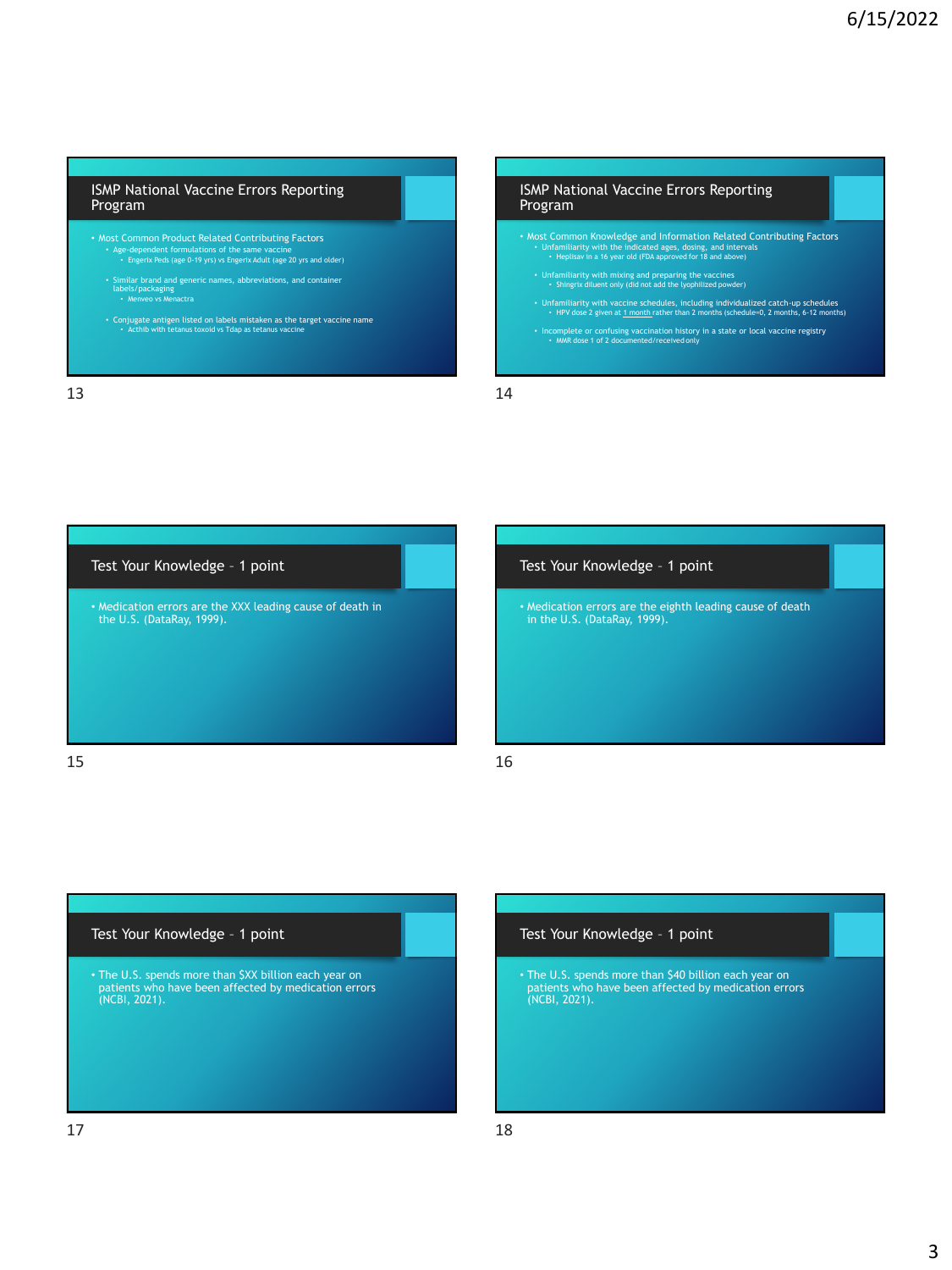#### ISMP National Vaccine Errors Reporting Program

**Common Practice Related Contributing Factors** • Failure to verify the patient's age before administration • 11 year old patient received Pfizer Covid 12+ vaccine

- Failure to check the chart and vaccine registry for date of prior vaccination Moderna dose one and Pfizer dose two given just two months apart
- Failure to document vaccination in the medical record and/or vaccine registry No vaccine documented in NMSIIS, so additional Covid vaccine given
- Miscommunication of vaccine orders and ambiguous due dates<br>Disume which pneumococcal vaccines given in past (PCV13 vs PPSV23)<br>Preparation of vaccines for multiple patients at the same time<br>Preparation of vaccines for multi
- 
- Immunizing multiple patients in the same treatment room Moderna and Pfizer mix-up, talking distractions
- Unlabeled syringes Multiple vaccines with distractions and multiple patients

19 20

#### ISMP National Vaccine Errors Reporting Program and Local Error Reporting

- 
- Additional Vaccines Involved in Reported Errors<br>
 Hepatitis A, waccine was left out of the cooler area in the shipping box for 72 hours, the day<br>
shift thought it had been put away, but it had not been stored correctly.
	-
- DTaP ordered, but Tdap was intended for order, pharmacy does not have any patients under<br>• Hepatitis A, vaccine given after expiration date, manufacturer called, patient to return for a<br>• Hepatitis A, vaccine given after
- 
- Rabies vaccine, needlestick due to non-safety needle provided from manufacturer, use safety needle from your inventory to ensure familiarity if necessary.

#### Mass Medication Dosing Error Case, ISMP 2017

• Recombivax HB (5mcg/0.5ml peds) shortage at hospital X. • Pharmacist received Engerix-HB for newborns (10mcg/0.5ml), but dispensed 0.25ml of the Engerix-HB pediatric dose to match the 5mcg Recombivax HV dose.



- Subtherapeutic immunization occurred with several dozen infants before the error was recognized.
- Similar situation over a 2 year period at another hospital Y, 1400 infants were given a subtherapeutic dose and were discharged vulnerable to hepatitis B.

#### Possible Mitigation Strategies

- 1) If it seems strange, question it
- 2) Wasting is always out of the ordinary regarding medications
- 3) The package insert is always a point of reference
- 4) Pediatric dosing is always being updated to make things easier
- 5) Pediatric dosing is usually very precise and accurate
- 6) Phone a friend, keep a databank of friends
- 7) Self awareness is important
- 8) Immunize.org is available and free of charge

21 22

#### Institute Safe Medication Practices Top 10, 2021 w.ncbi.nlm.nih.gov/pmc/articles/PMC7907321/1

- Prescribing, dispensing and administering extended-release opioid analgesics to opioid-naïve patients
- Not using smart infusion pumps with dose error-reduction systems (DERS) in perioperative settings
- Errors associated with administration of oxytocin (high-alert medication)
- Hazards associated with positioning infusion pumps outside of the rooms of COVID-19 patients

#### Institute Safe Medication Practices Top 10, 2021 (https://www.ncbi.nlm.nih.gov/pmc/articles/PMC7907321/)

- Use of the retrospective, proxy "syringe pull-back" method of verification during pharmacy sterile compounding
- Combining or manipulating commercially available sterile products outside the pharmacy
- Medication loss in the tubing when administering small-volume infusions via a primary administration set
- Wrong route (intraspinal injection) errors with tranexamic acid (high-alert medication)
- Use of error-prone abbreviations, symbols, or dose designations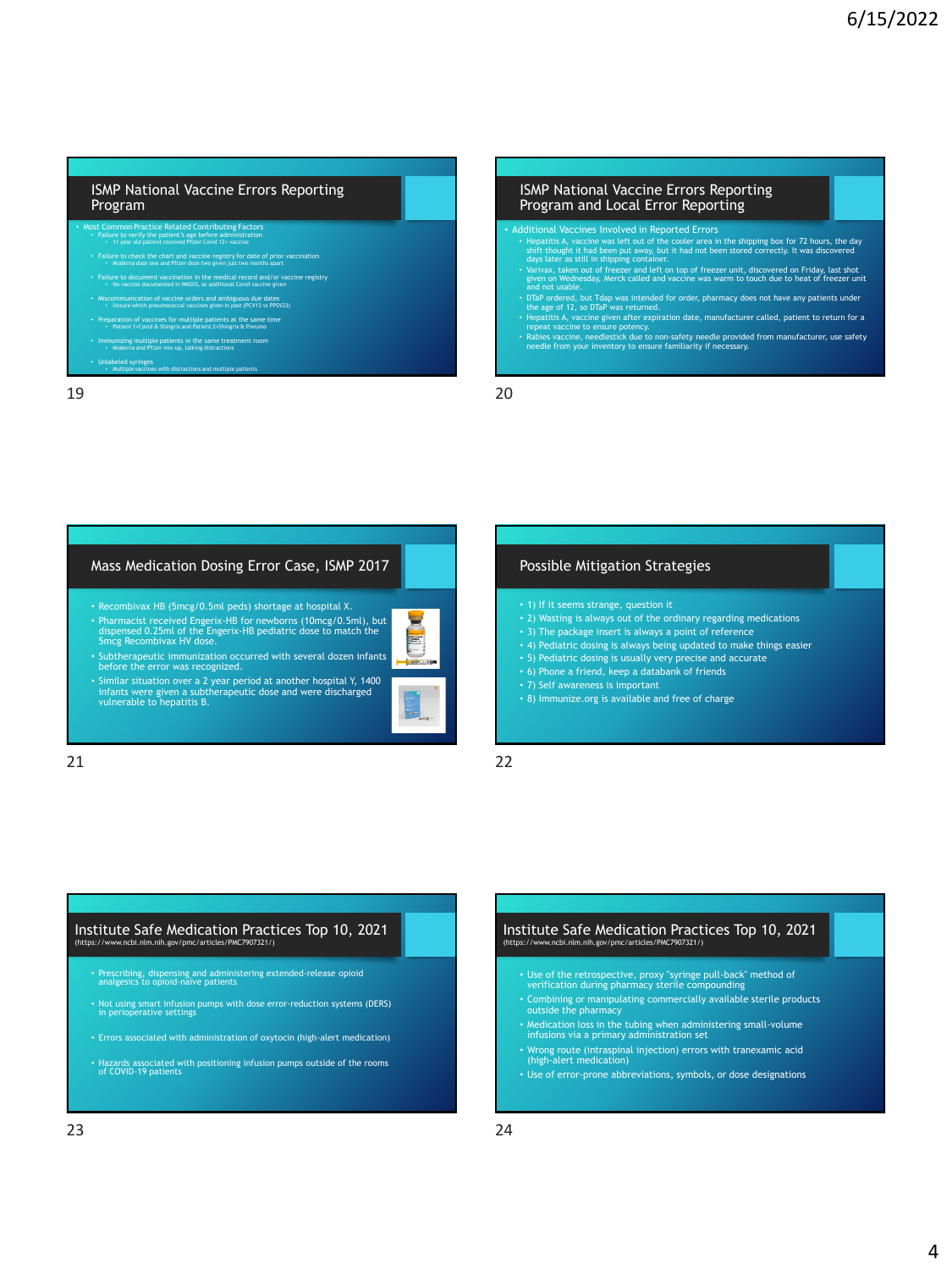#### Strategies to Assist in the Reduction of Preventable Errors, ISMP

- Verify brand names stored and labeled separately and clearly in the refrigerator.
- Hang & review notes, comments, overrides that can be entered in the computer system or on dispensing areas.
- Use high alert stickers or dispensing stickers as routine on boxes as they arrive in order
- Allow for separation of patient and/or treatment areas, use totes in multiple vaccines or multiple documents/vials, etc.
- Always keep same procedure and process when possible, vaccine pull, final verification, never assume one knows the vaccine route, etc.

25 26

## Vaccine Resources Available to Assist in Error Reduction, ISMP • [CDC Approved Vaccination Abbreviations:](https://www.cdc.gov/vaccines/hcp/acip-recs/vac-abbrev.html?CDC_AA_refVal=https%3A%2F%2Fwww.cdc.gov%2Fvaccines%2Facip%2Fcommittee%2Fguidance%2Fvac-abbrev.html) • https://www.cdc.gov/vaccines/hcp/acip-recs/vac-<br>| [abbrev.html?CDC\\_AA\\_refVal=https%3A%2F%2Fwww.cdc.gov%2Fvaccines%2Facip%2Fcommittee%2Fguidance%](https://www.cdc.gov/vaccines/hcp/acip-recs/vac-abbrev.html?CDC_AA_refVal=https%3A%2F%2Fwww.cdc.gov%2Fvaccines%2Facip%2Fcommittee%2Fguidance%2Fvac-abbrev.html)<br>| 2Fvac-abbrev.html Childhood /Adult Immunization schedules and [catch-up immunization schedules](https://www.cdc.gov/vaccines/schedules/downloads/child/0-18yrs-child-combined-schedule.pdf#page=3)<br> <https://www.cdc.gov/vaccines/schedules/downloads/child/0-18yrs-child-combined-schedule.pdf#page=3><br>
• https://www.cdc.gov/vaccines/schedules/downl

- 
- 

#### National Coordinating Council for Medication Error Reporting and Prevention

- Pharmacies should employ barcode scanning system in medication use or filling process.
- Systematic approaches, including root cause analysis, should be implemented within the pharmacy to identify and evaluate actual and potential causes of errors related to labeling and dispensing.
- 
- Policies and procedures are developed for repackaging of medications that will<br>clarify labeling to help prevent errors.<br>Collaboration among team members, healthcare professionals, patients,<br>families/caregivers, the pharm
- 

27 28

#### New Mexico Board of Pharmacy Law Review

### **16.19.25.8 THE PHARMACIST IN CHARGE SHALL**:

A. Develop and implement written error prevention procedures as part of the Policy and Procedures Manual.<br>B. Report incidents, including relevant status updates, to the Board on Board approved forms<br>within fifteen (15) day

- A. Maintain confidentiality of information relating to the reporter and the patient identifiers.
- B. Compile and publish, in the newsletter and on the Board web site, report information and prevention recommendations.
- Assure reports are used in a constructive and non-punitive manner.

#### New Mexico Board of Pharmacy Law Review

**CHAPTER 19 PHARMACISTS 16.19.6.1 ISSUING AGENCY:** Board of Pharmacy.

**TITLE 16 OCCUPATIONAL AND PROFESSIONAL LICENSING**

- **G.** Quality Assurance Program: The pharmacist-in-charge shall be responsible for implementing and maintaining a quality assurance program for the automated medication system. The program shall provide for:
- **(1)** review of override medication utilization; **(2)** investigation and reporting of any medication error related to drugs distributed or packaged by the automated medication system;
- **(3)** review of any discrepancy or transaction reports and identification of patterns of inappropriate use or access of the automated drug distribution system;
	-
- (4)  $\left( \frac{4}{3} \right)$  integration of the automated medication system and the strategy properties of the automated medication spatial constraints and the managing pharmacy; and  $\left( \frac{4}{3} \right)$  on the discussion of the managi
	-

#### Test Your Knowledge – Final Round – 1 point

• Errors occur at a rate of X per day in a pharmacy filling 250 prescriptions daily, which amounts to an estimated 51.5 million errors out of 3 billion prescriptions filled annually nationwide.